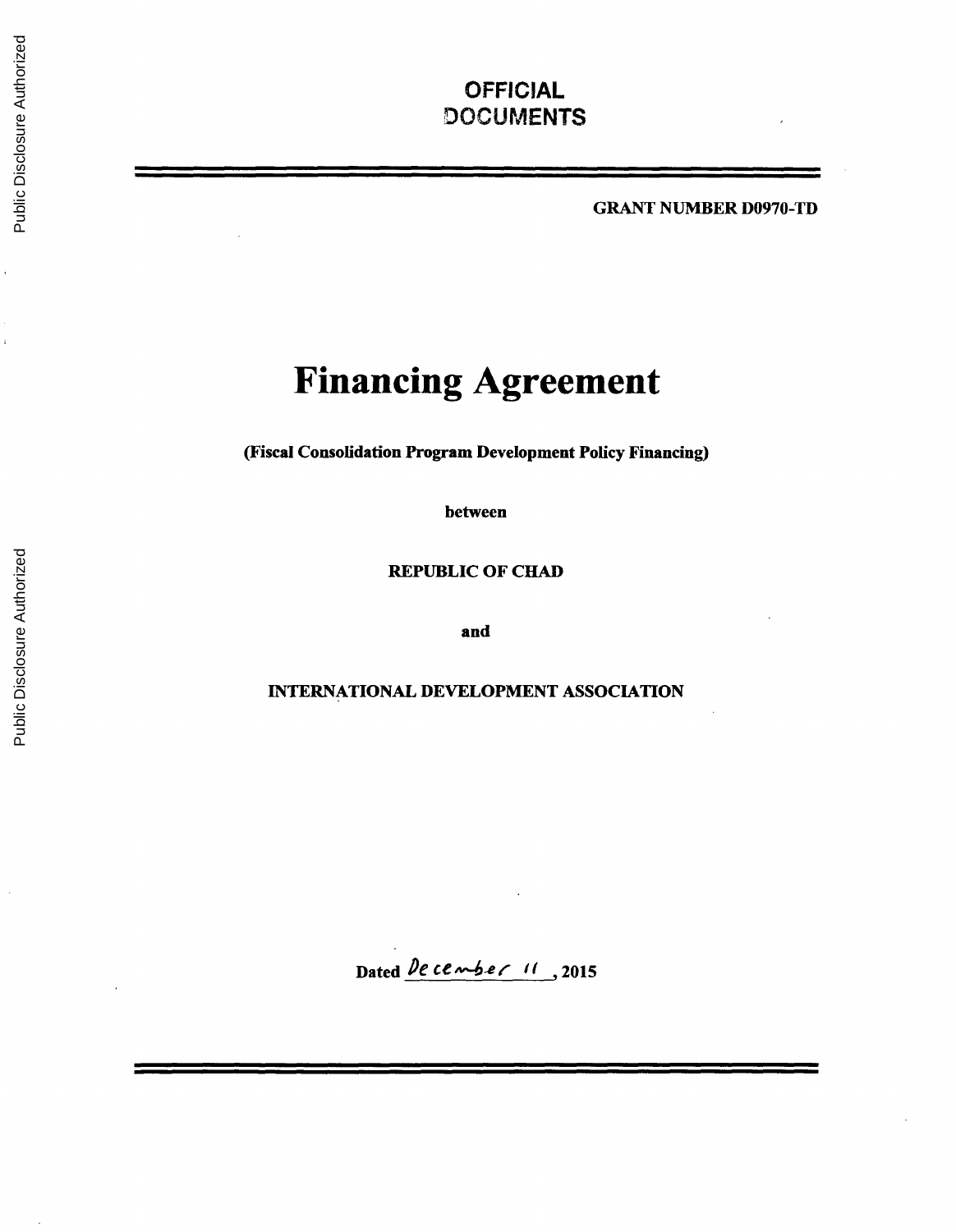#### GRANT **NUMBER D0970-TD**

### **FINANCING AGREEMENT**

AGREEMENT dated *Pecember* 1(, 2015, entered into between REPUBLIC OF **CHAD** ("Recipient") and **INTERNATIONAL DEVELOPMENT ASSOCIATION** ("Association") for the purpose of providing financing in support of the Program (as defined in the Appendix to this Agreement). The Association has decided to provide this financing on the basis, *inter alia,* of: (a) the actions which the Recipient has already taken under the Program and which are described in Section I of Schedule 1 to this Agreement; and **(b)** the Recipient's maintenance of an adequate macroeconomic policy framework. The Recipient and the Association therefore hereby agree as follows:

#### **ARTICLE I - GENERAL CONDITIONS; DEFINITIONS**

- **1.01.** The General Conditions (as defined in the Appendix to this Agreement) constitute an integral part of this Agreement.
- 1.02. Unless the context requires otherwise, the capitalized terms used in this Agreement have the meanings ascribed to them in the General Conditions or in the Appendix to this Agreement.

#### **ARTICLE** H **- FINANCING**

- 2.01. The Association agrees to extend to the Recipient, on the terms and conditions set forth or referred to in this Agreement, a grant in an amount equivalent to thirty- five million eight hundred thousand Special Drawing Rights (SDR **35,800,000)** ("Financing").
- 2.02. The Recipient may withdraw the proceeds of the Financing in support of the Program in accordance with Section **H** of Schedule 1 to this Agreement.
- **2.03.** The Maximum Commitment Charge Rate payable **by** the Recipient on the Unwithdrawn Financing Balance shall be one-half of one percent **(1/2** of **1%)** per annum.
- 2.04. The Payment Dates are March **I** and September 1 in each year.
- *2.05.* The Payment Currency is Euro.

#### **ARTICLE** III **- PROGRAM**

**3.01.** The Recipient declares its commitment to the Program and its implementation. To this end: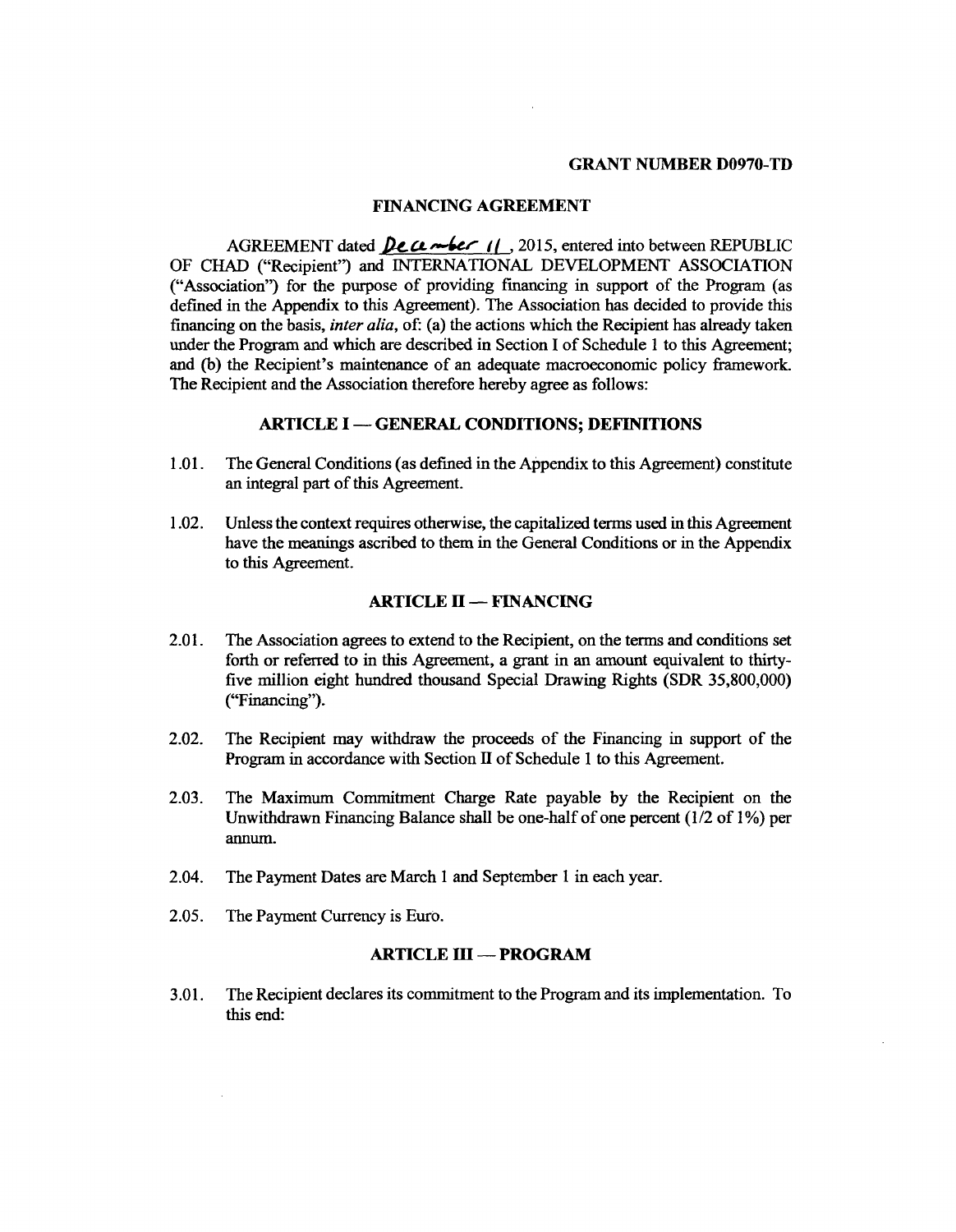- (a) the Recipient and the Association shall from time to time, at the request of either party, exchange views on the Recipient's macroeconomic policy framework and the progress achieved in carrying out the Program;
- **(b)** prior to each such exchange of views, the Recipient shall furnish to the Association for its review and comment a report on the progress achieved in carrying out the Program, in such detail as the Association shall reasonably request; and
- **(c)** without limitation upon the provisions of paragraphs (a) and **(b)** of this Section, the Recipient shall promptly inform the Association of any situation that would have the effect of materially reversing the objectives of the Program or any action taken under the Program including any action specified in Section **I** of Schedule 1 to this Agreement.

# **ARTICLE IV - REMEDIES OF THE ASSOCIATION**

4.01. The Additional Event of Suspension consists of the following, namely that a situation has arisen which shall make it improbable that the Program, or a significant part of it, will be carried out.

### **ARTICLE V - EFFECTIVENESS; TERMINATION**

- *5.01.* The Additional Condition of Effectiveness consists of the following, namely, that, the Association is satisfied with the progress achieved **by** the Recipient in carrying out the Program and with the adequacy of the Recipient's macroeconomic policy framework.
- **5.02.** The Effectiveness Deadline is the date ninety **(90)** days after the date of this Agreement.

#### **ARTICLE VI - REPRESENTATIVE; ADDRESSES**

- **6.01.** The Recipient's Representative is its Ministry responsible for finance.
- **6.02.** The Recipient's Address is:

Ministry of Finance and Budget BP: 144 N'djamena, Republic of Chad

Facsimile: **(235) 22524908**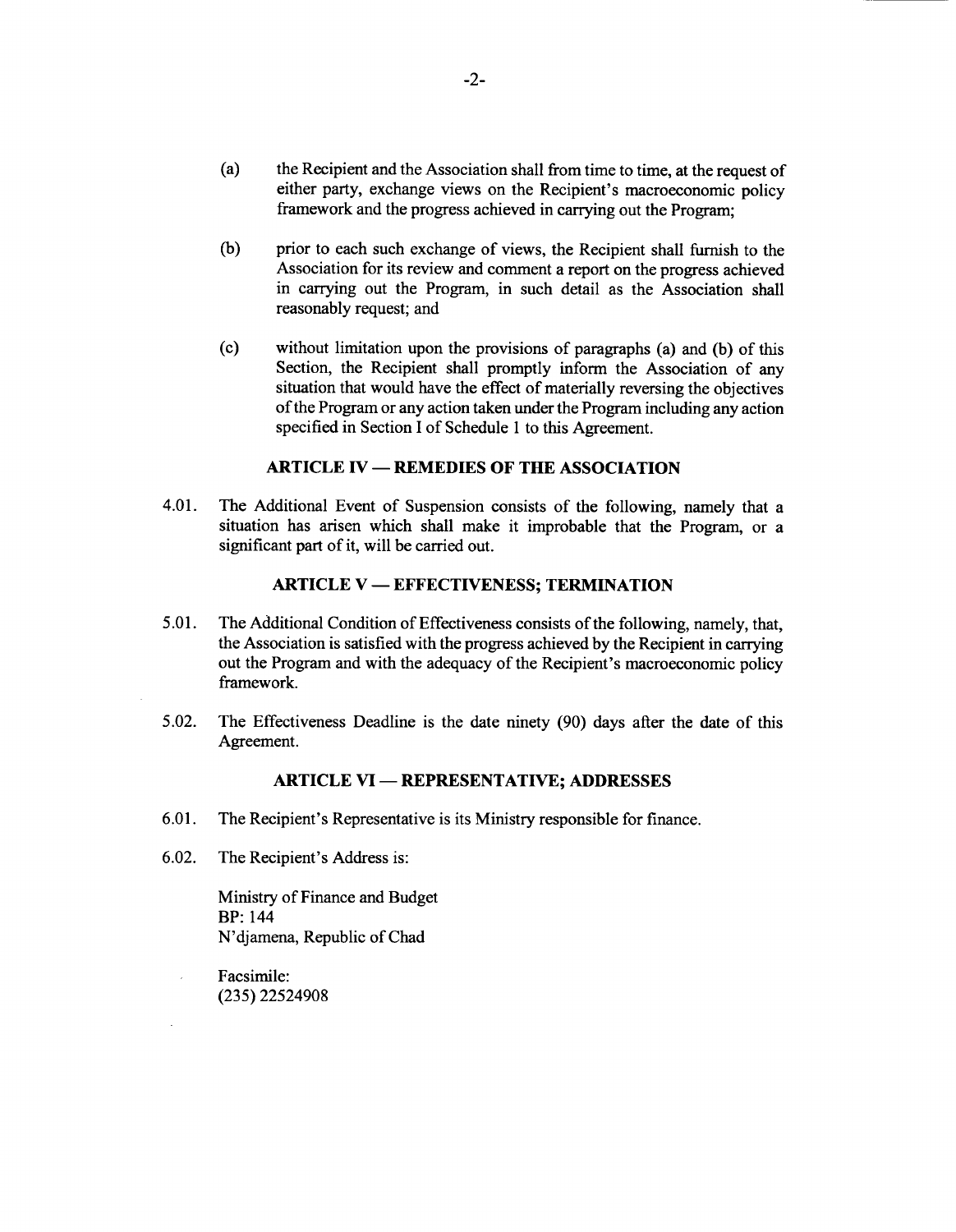**6.03.** The Association's Address is:

International Development Association **1818** H Street, N.W. Washington, **D.C.** 20433 United States of America

Telex: Facsimile:

248423(MCI) **1-202-477-639**

AGREED at Washington **D.C.,** United States of America, as of the day and year first above written.

**-3-**

REPUBLIC OF **CHAD**

**By**

Authorized Representative

Name: Mahanat Nasser Hassane

Title: Ambussads

INTERNATIONAL **DEVELOPMENT ASSOCIATION**

**By**

Authorized Representative

Name: *Poul Noumba Un*<br>Title: County Director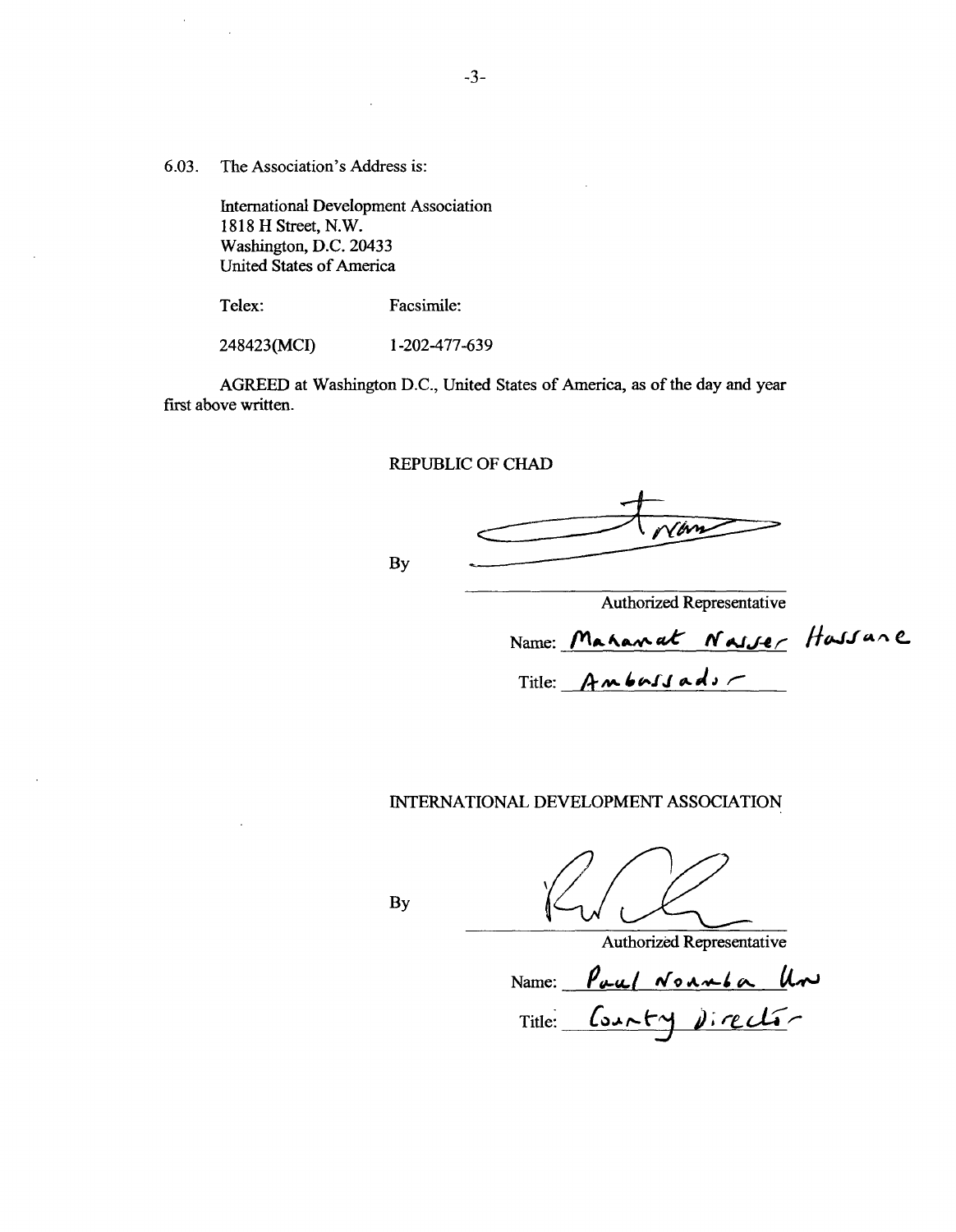#### **SCHEDULE**

#### **Program Actions; Availability of Financing Proceeds**

# **Section I.** Actions under the Program

**Actions Taken Under the Program.** The actions taken **by** the Recipient under the Program include the following:

Part I: Broadening the tax base

- **1.** The MOF has adopted the results of the nationwide enterprise census for taxpayer identification and registration purposes, thereby expanding the taxpayer base and increasing non-oil tax revenues.
- 2. The Recipient's Council of Ministers has adopted and submitted to parliament for enactment the tax code consolidating all tax related fiscal regulations, leading to a more comprehensive and transparent taxation system.
- Part II: Improving the rationalization of public spending and transparency in public resource management
- **3.** The MOF has validated the data collected through the civil servant biometric census and included such data in the integrated human resource and payroll management system **(SIGASPE).**
- 4. The Recipient's Council of Ministers has adopted the procurement code which, among other things, separates the procurement regulation function from the control function, leading to a more efficient system.
- *5.* The Recipient's Council of Ministers has adopted the public accounting regulation "Règlement Général sur la Comptabilité Publique" as part of the strategy to achieve compliance with **CEMAC** directives on public accounting.
- **6.** The Recipient's Council of Ministers has appointed Court of Accounts members and allocated appropriate budget to ensure operationalization of the Court of Accounts.

Part III: **Improving the business climate** 

**7.** The Recipient's Council of Ministers has adopted decrees aimed at: (a) reducing the number of procedures required to legally start and operate a company; **(b)** reducing the paid in minimum capital requirement to start a business; and (c) allowing for the establishment of an online system for publishing registration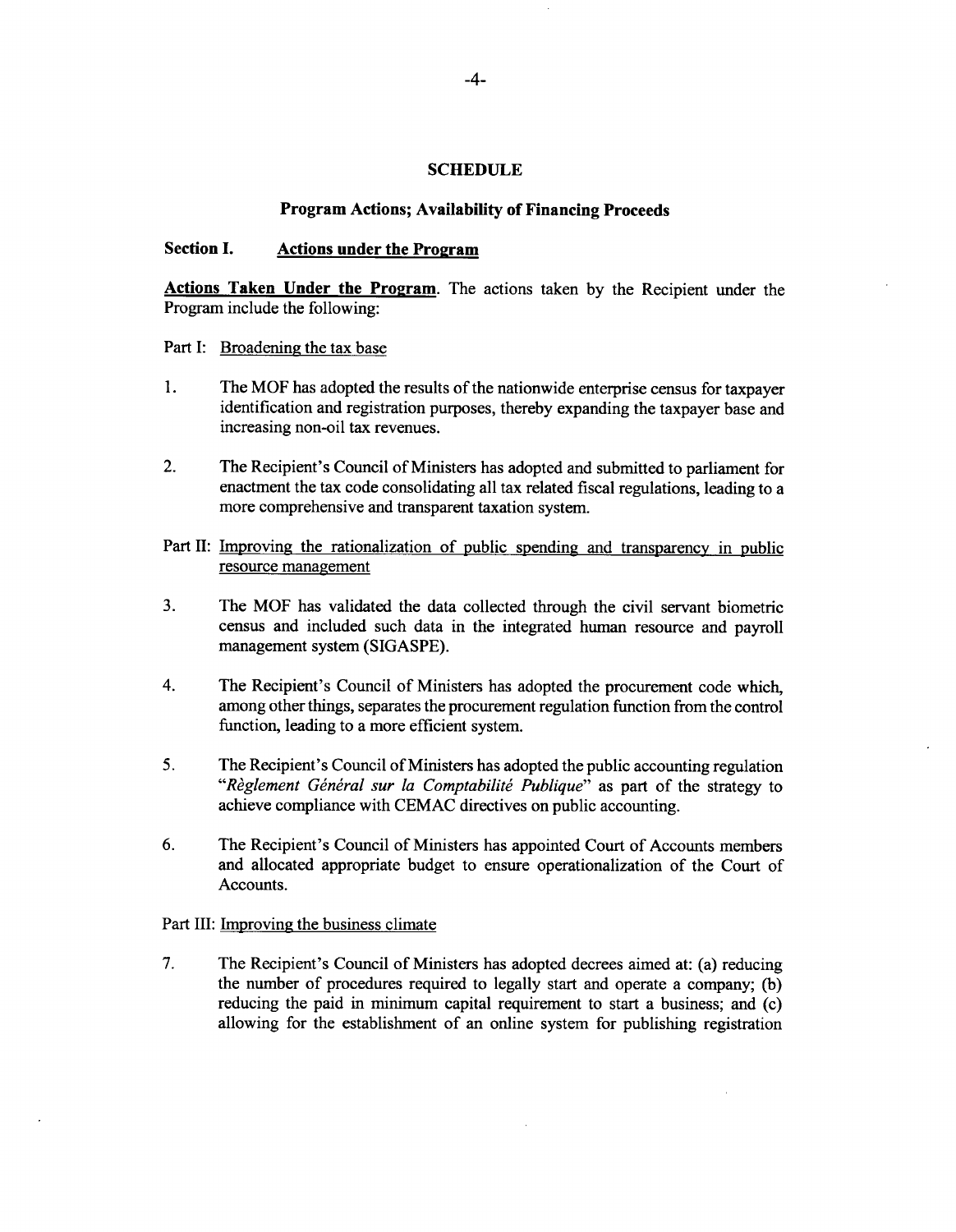notice of companies and making the use of notary services for physical publication of a newly created company in Recipient's gazettes and newspapers optional.

#### **Section II.** Availability of Financing Proceeds

- **A. General.** The Recipient may withdraw the proceeds of the Financing in accordance with the provisions of this Section and such additional instructions as the Association may specify **by** notice to the Recipient.
- **B. Allocation of Financing Amounts.** The Financing is allocated in a single withdrawal tranche, from which the Recipient may make withdrawals of the Financing. The allocation of the amounts of the Financing to this end is set out in the table below:

| <b>Allocations</b>        | <b>Amount of the Financing Allocated</b><br>(expressed in SDR) |
|---------------------------|----------------------------------------------------------------|
| Single Withdrawal Tranche | 35,800,000                                                     |
| <b>TOTAL AMOUNT</b>       | 35,800,000                                                     |

# **C. Withdrawal Tranche Release Conditions.**

No withdrawal shall be made of the Single Withdrawal Tranche unless the Association is satisfied: (a) with the Program being carried out **by** the Recipient; and **(b)** with the adequacy of the Recipient's macroeconomic policy framework.

- **D. Deposits of Financing Amounts.** Except as the Association may otherwise agree:
- 1. **All** withdrawals from the Financing Account shall be deposited **by** the Association into a dedicated account designated **by** the Recipient and acceptable to the Association ("Deposit Account");
- 2. the Recipient shall ensure that upon each deposit of an amount of the Financing into the Deposit Account, an equivalent amount is accounted for in the Recipient's budget management system, in a manner acceptable to the Association; and
- **3.** within thirty **(30)** days of such deposit, the Recipient will provide a written report to the Association of the amount deposited in the Deposit Account and credited to the Recipient's budget-management system.
- **E. Audit.** Upon the Association's request, the Recipient shall: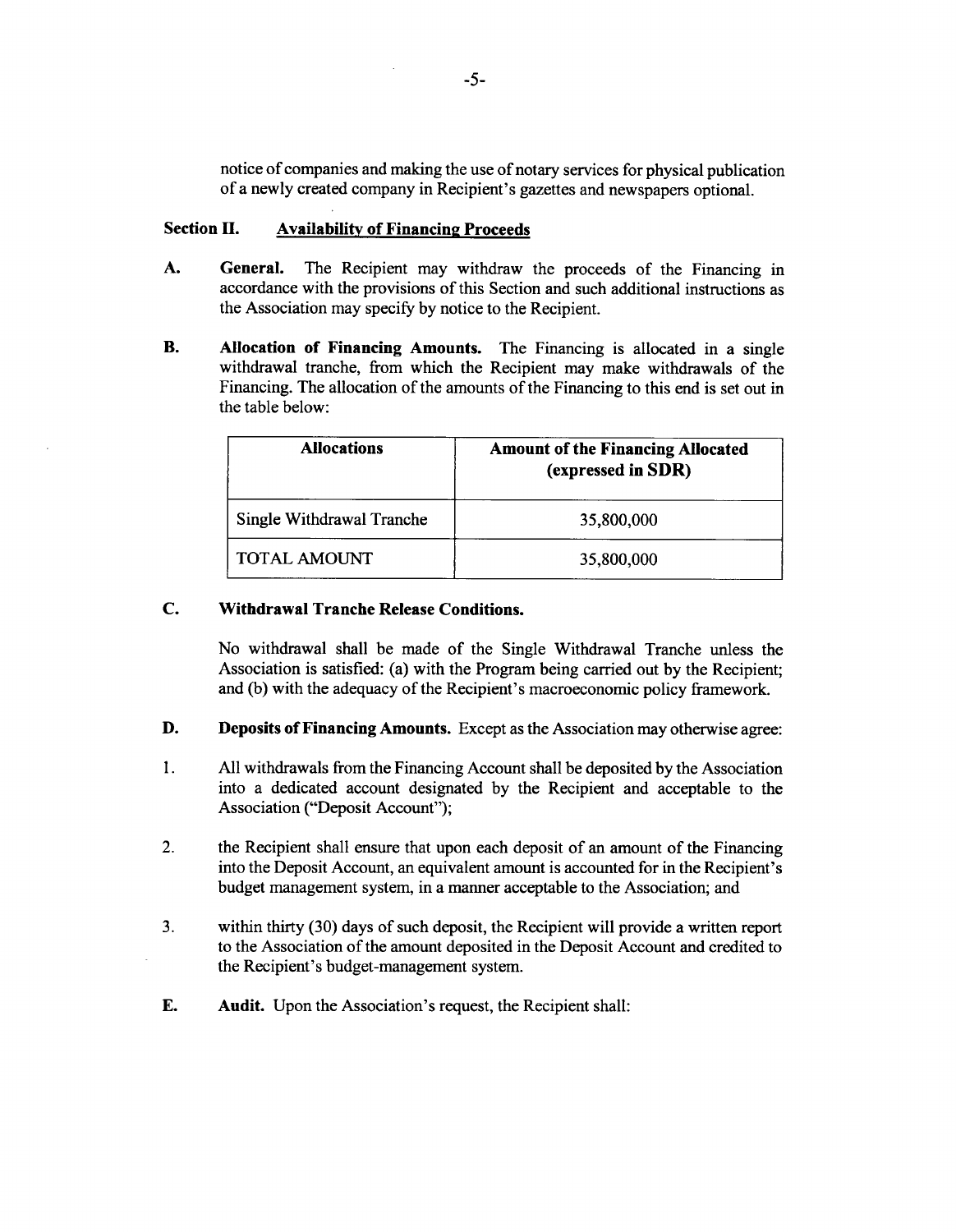- **1.** have the Deposit Account audited **by** independent auditors acceptable to the Association, in accordance with consistently applied auditing standards acceptable to the Association;
- 2. furnish to the Association as soon as available, but in any case not later than four months after the date of the Association's request for such audit, a certified copy of the report of such audit, of such scope and in such detail as the Association shall reasonably request, and make such report publicly available in a timely fashion and in a manner acceptable to the Association; and
- **3.** furnish to the Association such other information concerning the Deposit Account and their audit as the Association shall reasonably request.
- F. **Excluded Expenditures.** The Recipient undertakes that the proceeds of the Financing shall not be used to finance Excluded Expenditures. **If** the Association determines at any time that an amount of the Financing was used to make a payment for an Excluded Expenditure, the Recipient shall, promptly upon notice from the Association, refund an amount equal to the amount of such payment to the Association. Amounts refunded to the Association upon such request shall be cancelled.
- **G. Closing Date.** The Closing Date is June **30, 2017.**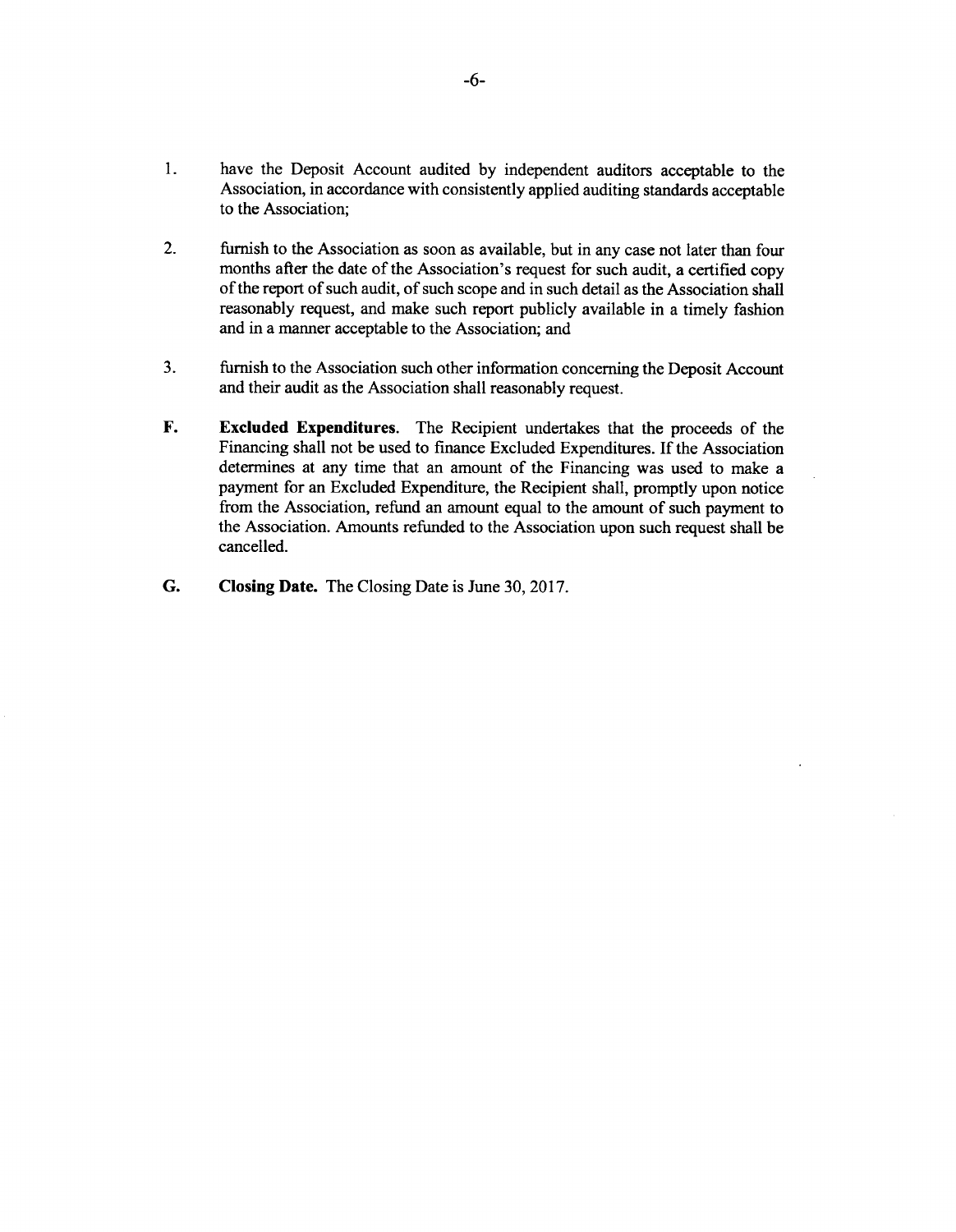#### **APPENDIX**

# **Section I. Definitions**

- 1. **"CEMAC"** means the public Economic and Monetary Community of Central Africa (Communauté Economique et Monétaire des Etats de l'Afrique *Centrale).*
- 2. "Deposit Account" means the account referred to in Section **II.D.** 1 of Schedule **<sup>1</sup>** to this Agreement.
- **3.** "Excluded Expenditure" means any expenditure:
	- (a) for goods or services supplied under a contract which any national or international financing institution or agency other than the Association or the Bank has financed or agreed to finance, or which the Association or the Bank has financed or agreed to finance under another credit, grant or loan;
	- **(b)** for goods included in the following groups or sub-groups of the Standard International Trade Classification, Revision **3 (SITC,** Rev.3), published **by** the United Nations in Statistical Papers, Series M, No. 34/Rev.3 **(1986)** (the **SITC),** or any successor groups or subgroups under future revisions to the SITC, as designated **by** the Association **by** notice to the Recipient:

| Group | Sub-group | Description of Item    |
|-------|-----------|------------------------|
| 112   |           | Alcoholic beverages    |
| 121   |           | Tobacco, un-           |
|       |           | manufactured, tobacco  |
|       |           | refuse                 |
| 122   |           | Tobacco, manufactured  |
|       |           | (whether or not        |
|       |           | containing tobacco     |
|       |           | substitutes)           |
| 525   |           | Radioactive and        |
|       |           | associated materials   |
| 667   |           | Pearls, precious and   |
|       |           | semiprecious stones,   |
|       |           | unworked or worked     |
| 718   | 718.7     | Nuclear reactors, and  |
|       |           | parts thereof; fuel    |
|       |           | elements (cartridges), |
|       |           | non-irradiated, for    |
|       |           | nuclear reactors       |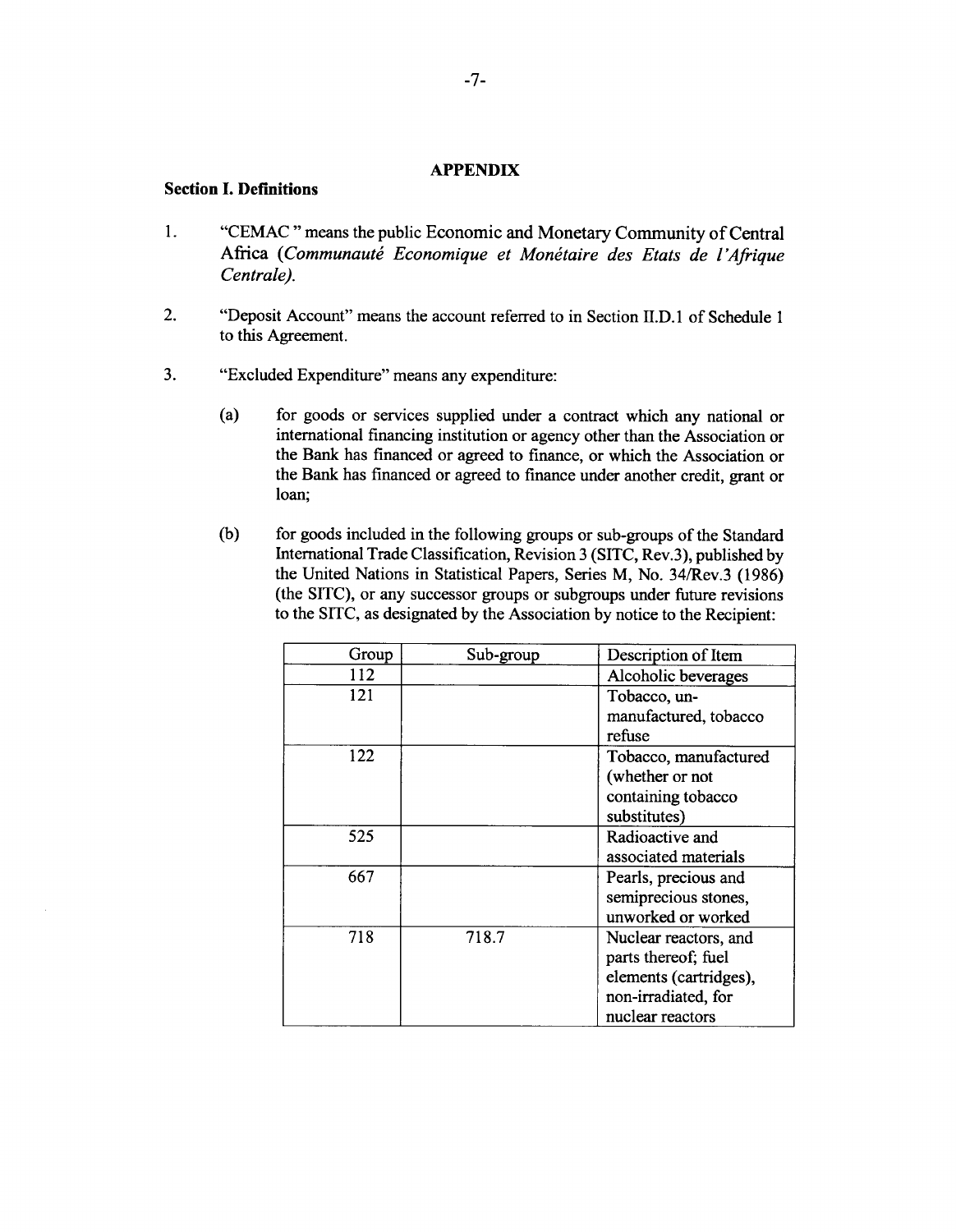| 728 | 728.43 | Tobacco processing<br>machinery                                                                                                                                 |
|-----|--------|-----------------------------------------------------------------------------------------------------------------------------------------------------------------|
| 897 | 897.3  | Jewelry of gold, silver or<br>platinum group metals<br>(except watches and<br>watch cases) and<br>goldsmiths' or<br>silversmiths' wares<br>(including set gems) |
| 971 |        | Gold, non-monetary<br>(excluding gold ores and<br>concentrates)                                                                                                 |

- **(c)** for goods intended for a military or paramilitary purpose or for luxury consumption;
- **(d)** for environmentally hazardous goods, the manufacture, use or import of which is prohibited under the laws of the Recipient or international agreements to which the Recipient is a party;
- (e) on account of any payment prohibited **by** a decision of the United Nations Security Council taken under Chapter VII of the Charter of the United Nations; and
- **(f)** with respect to which the Association determines that corrupt, fraudulent, collusive or coercive practices were engaged in **by** representatives of the Recipient or other recipient of the Financing proceeds, without the Recipient (or other such recipient) having taken timely and appropriate action satisfactory to the Association to address such practices when they occur.
- 4. "General Conditions" means the "International Development Association General Conditions for Credits and Grants", dated July **31, 2010,** with the modifications set forth in Section II of this Appendix.
- *5.* "Program" means the program of actions, objectives and policies designed to promote growth and achieve sustainable reductions in poverty and set forth or referred to in the letter dated November 4, **2015,** from the Recipient to the Association declaring the Recipient's commitment to the execution of the Program, and requesting assistance from the Association in support of the Program during its execution.
- **6.** "MOF" means the ministry of the Recipient in charge of finance.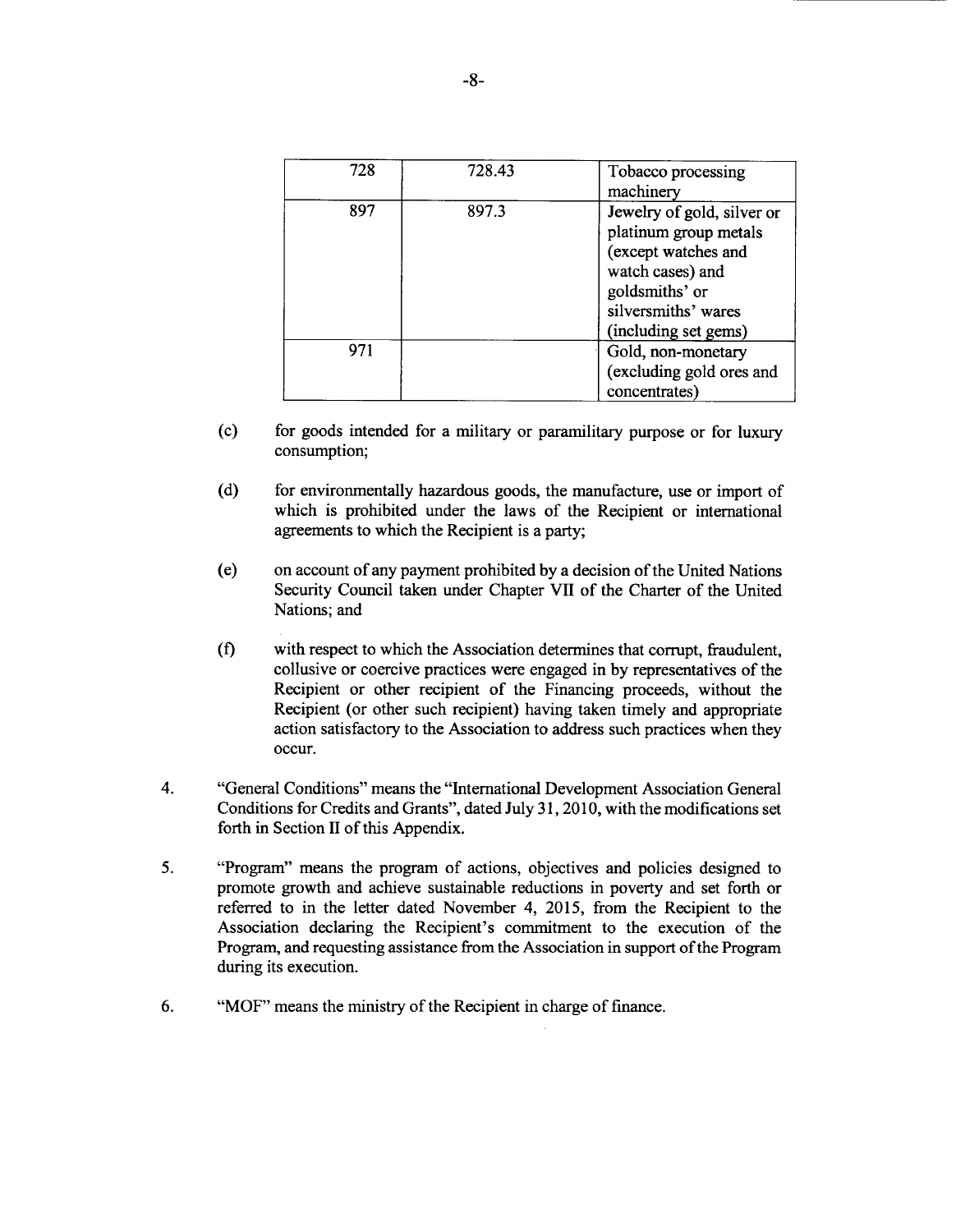#### **Section H. Modifications to the General Conditions**

The modifications to the General Conditions are as follows:

- 1. The last sentence of paragraph (a) of Section **2.03** (relating to Applications for Withdrawal) is deleted in its entirety.
- 2. Sections 2.04 *(Designated Accounts)* and *2.05 (Eligible Expenditures)* are deleted in their entirety, and the subsequent Sections in Article II are renumbered accordingly.
- **3.** Sections 4.01 *(Project Execution Generally),* and 4.09 *(Financial Management; Financial Statements; Audits)* are deleted in their entirety, and the remaining Sections in Article IV are renumbered accordingly.
- 4. Paragraph (a) of Section 4.05 (renumbered as such pursuant to paragraph **3** above and relating to *Use of Goods, Works and Services)* is deleted in its entirety.
- *5.* Paragraph (c) of Section 4.06 (renumbered as such pursuant to paragraph **3** above) is modified to read as follows:

#### "Section 4.06. *Plans; Documents; Records*

... **(c)** The Recipient shall retain all records (contracts, orders, invoices, bills, receipts and other documents) evidencing expenditures under the Financing until two years after the Closing Date. The Recipient shall enable the Association's representatives to examine such records."

**6.** Paragraph (c) of Section 4.07 (renumbered as such pursuant to paragraph **3** above) is modified to read as follows:

#### "Section 4.07. *Program Monitoring and Evaluation*

**... (c)** The Recipient shall prepare, or cause to be prepared, and furnish to the Association not later than six months after the Closing Date, a report of such scope and in such detail as the Association shall reasonably request, on the execution of the Program, the performance **by** the Recipient and the Association of their respective obligations under the Legal Agreements and the accomplishment of the purposes of the Financing."

**7.** The following terms and definitions set forth in the Appendix are modified or deleted as follows, and the following new terms and definitions are added in alphabetical order to the Appendix as follows, with the terms being renumbered accordingly: